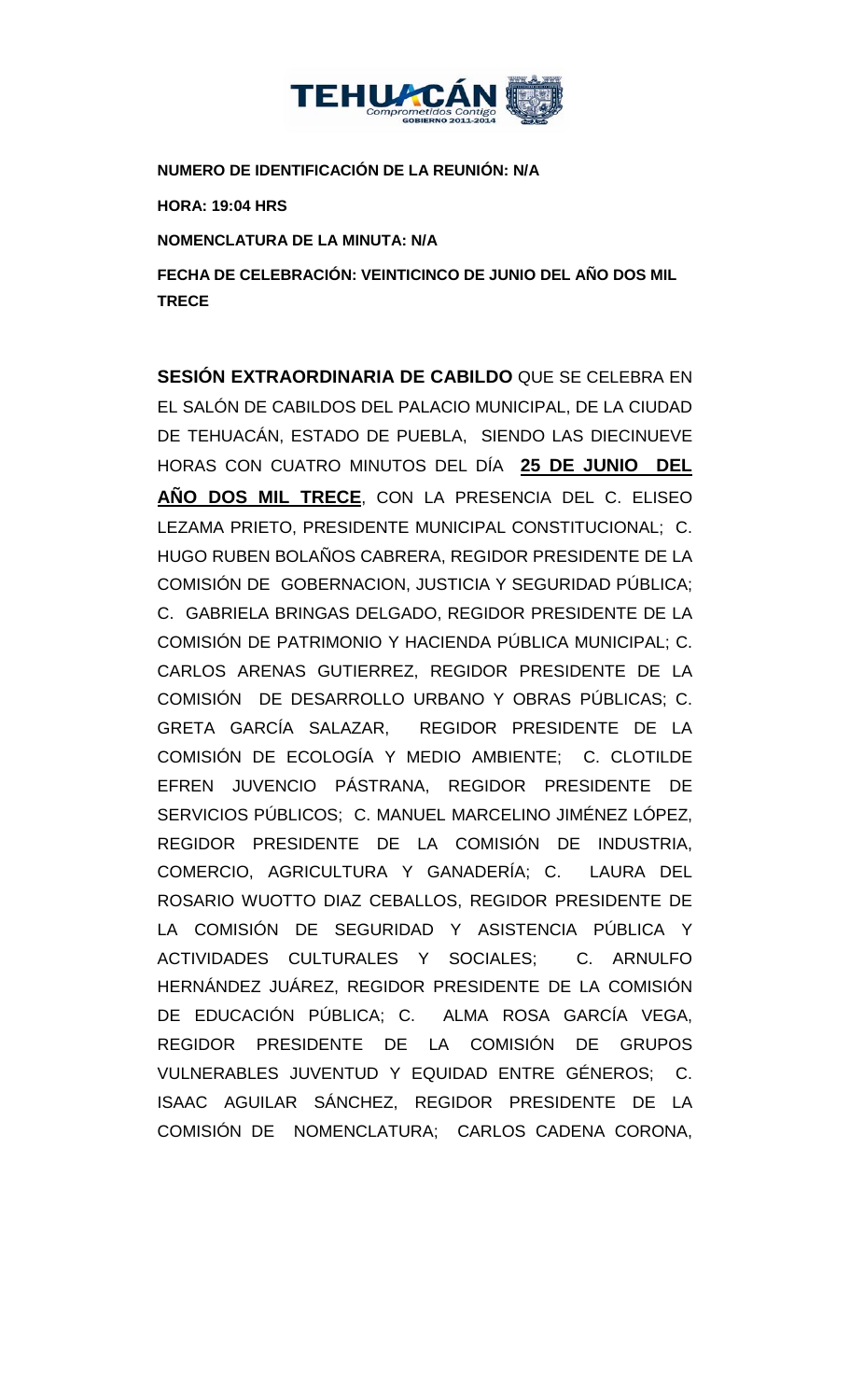REGIDOR PRESIDENTE DE LA COMISIÓN DE ACTIVIDADES DEPORTIVAS; C. ENRIQUE BUSTOS FLORES, REGIDOR PRESIDENTE DE LA COMISIÓN DE PATRIMONIO HISTÓRICO; C. LIC. ROBERTO IVÁN LINARES CHÁVEZ, SÍNDICO MUNICIPAL, ASÍ COMO EL C. DR. JOSÉ ORLANDO CUALLO CINTA, SECRETARIO DEL AYUNTAMIENTO QUIEN DA FE.---------------------------------------------

UNA VEZ QUE SE HA PASADO LISTA DE ASISTENCIA SE INFORMA LO SIGUIENTE:

NO SE ENCUENTRAN PRESENTES EN ESTA SESIÓN DE CABILDO LOS C.C. REGIDORES: LAURA DEL ROSARIO WUOTTO DIAZ CEBALLOS, CARLOS CADENA CORONA Y ALMA ROSA GARCÍA VEGA.

SEÑOR PRESIDENTE LE COMUNICO QUE SE ENCUENTRAN 11 DE LOS MIEMBROS DEL CABILDO, POR LO ANTERIOR SE DECLARA EL QUÓRUM LEGAL PARA CONTINUAR CON LA PRESENTE SESIÓN DE CABILDO.

EL C. DR. JOSÉ ORLANDO CUALLO CINTA, PROCEDE A DAR LECTURA AL ORDEN DEL DÍA, MISMA QUE CONTIENE LOS SIGUIENTES PUNTOS:

# **1.- APERTURA DE LA SESIÓN**

## **2.- LISTA DE ASISTENCIA**

# **3.- DECLARATORIA DEL QUÓRUM**

## **4.- COMISION DE PATRIMONIO Y HACIENDA PÚBLICA MUNICIPAL.**

ANÁLISIS, DISCUSIÓN Y EN SU CASO APROBACIÓN DEL DICTAMEN QUE CONTIENE: AUTORIZACIÓN PARA LA LICENCIA DE FUNCIONAMIENTO A LA PERSONA MORAL DENOMINADA: NUEVA WAL MART DE MEXICO, S. DE R.L. DE C.V. A TRAVÉS DE SU APODERADO LEGAL LIC. ASTRID EVELIA RUIZ MARTINEZ, CON EL GIRO DE SUPERMERCADO, TIENDA DE AUTOSERVICIO, DEPARTAMENTAL CON VENTA DE BEBIDAS ALCOHÓLICAS EN ENVASE CERRADO, UBICADO EN AVENIDA DE LA JUVENTUD NUM. 3707, DE LA COLONIA REVOLUCIÓN.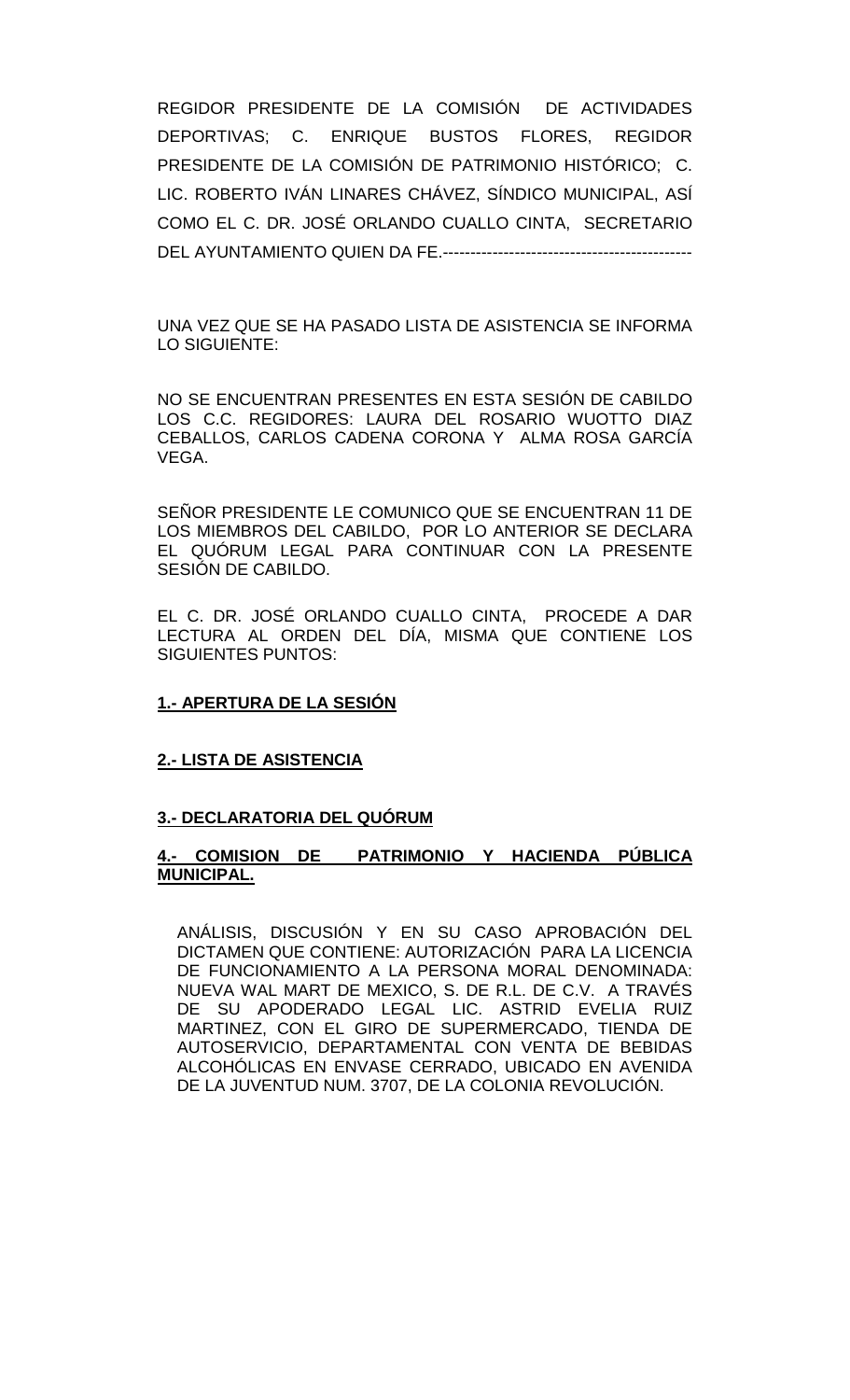**COMISIÓN DE PATRIMONIO Y HACIENDA PÚBLICA MUNICIPAL.- ANÁLISIS, DISCUSIÓN Y EN SU CASO APROBACIÓN DEL DICTAMEN QUE CONTIENE: AUTORIZACIÓN PARA LA LICENCIA DE FUNCIONAMIENTO A LA PERSONA MORAL DENOMINADA: NUEVA WAL MART DE MEXICO, S. DE R.L. DE C.V. A TRAVÉS DE SU APODERADO LEGAL LIC. ASTRID EVELIA RUIZ MARTINEZ, CON EL GIRO DE SUPERMERCADO, TIENDA DE AUTOSERVICIO, DEPARTAMENTAL CON VENTA DE BEBIDAS ALCOHÓLICAS EN ENVASE CERRADO, UBICADO EN AVENIDA DE LA JUVENTUD NUM. 3707, DE LA COLONIA REVOLUCIÓN.**

SEÑORA REGIDORA TIENE USTED EL USO DE LA PALABRA.

LA C. GABRIELA BRINGAS DELGADO, PROCEDE A DAR LECTURA AL DICTAMEN CORRESPONDIENTE, MISMO QUE A LA LETRA DICE:

#### **"…HONORABLE CABILDO:**

LOS SUSCRITOS REGIDORES C.P. GRABRIELA BRINGAS DELGADO, LIC. GRETA GARCIA SALAZAR Y C. HUGO RUBEN BOLAÑOS CABRERA, PRESIDENTA E INTEGRANTES DE LA COMISIÓN DE PATRIMONIO Y HACIENDA PÚBLICA MUNICIPAL DEL HONORABLE AYUNTAMIENTO, POR ESTE MEDIO Y CON FUNDAMENTO EN LO DISPUESTO POR ÉL ARTICULO 92 FRACCIONES III, IV, V Y VII DE LA LEY ORGÁNICA MUNICIPAL SOMETEMOS A ESTE HONORABLE CUERPO COLEGIADO EL PRESENTE DICTAMEN PARA SU ESTUDIO Y APROBACIÓN BASADOS EN LOS SIGUIENTES:

#### **CONSIDERANDOS.**

I.- QUE DE CONFORMIDAD DEL ARTICULO 115 CON LA FRACCIÓN II DE LA CONSTITUCIÓN POLÍTICA DE LOS ESTADOS<br>UNIDOS MEXICANOS, LOS AYUNTAMIENTOS TENDRÁN AYUNTAMIENTOS FACULTADES PARA APROBAR, DE ACUERDO CON LAS LEYES EN MUNICIPAL QUE DEBERÁN LEGISLATURAS DE LOS ESTADOS, LOS BANDOS DE POLICÍA Y GOBIERNO, LOS REGLAMENTOS, CIRCULARES Y DISPOSICIONES ADMINISTRATIVAS DE OBSERVANCIA GENERAL DENTRO DE SUS RESPECTIVAS JURISDICCIONES, QUE ORGANICEN LA<br>ADMINISTRACIÓN PÚBLICA MUNICIPAL, REGULEN LAS PÚBLICA MUNICIPAL, REGULEN MATERIAS, PROCEDIMIENTOS, FUNCIONES Y SERVICIOS PÚBLICOS DE SU COMPETENCIA Y ASEGUREN LA<br>PARTICIPACIÓN CIUDADANA Y VECINAL; MISMAS PARTICIPACIÓN CIUDADANA Y VECINAL; MISMAS DISPOSICIONES QUE SON TRASLADADAS AL ARTÍCULO 105 FRACCIÓN III DE LA CONSTITUCIÓN POLÍTICA DEL ESTADO LIBRE Y SOBERANO DE PUEBLA.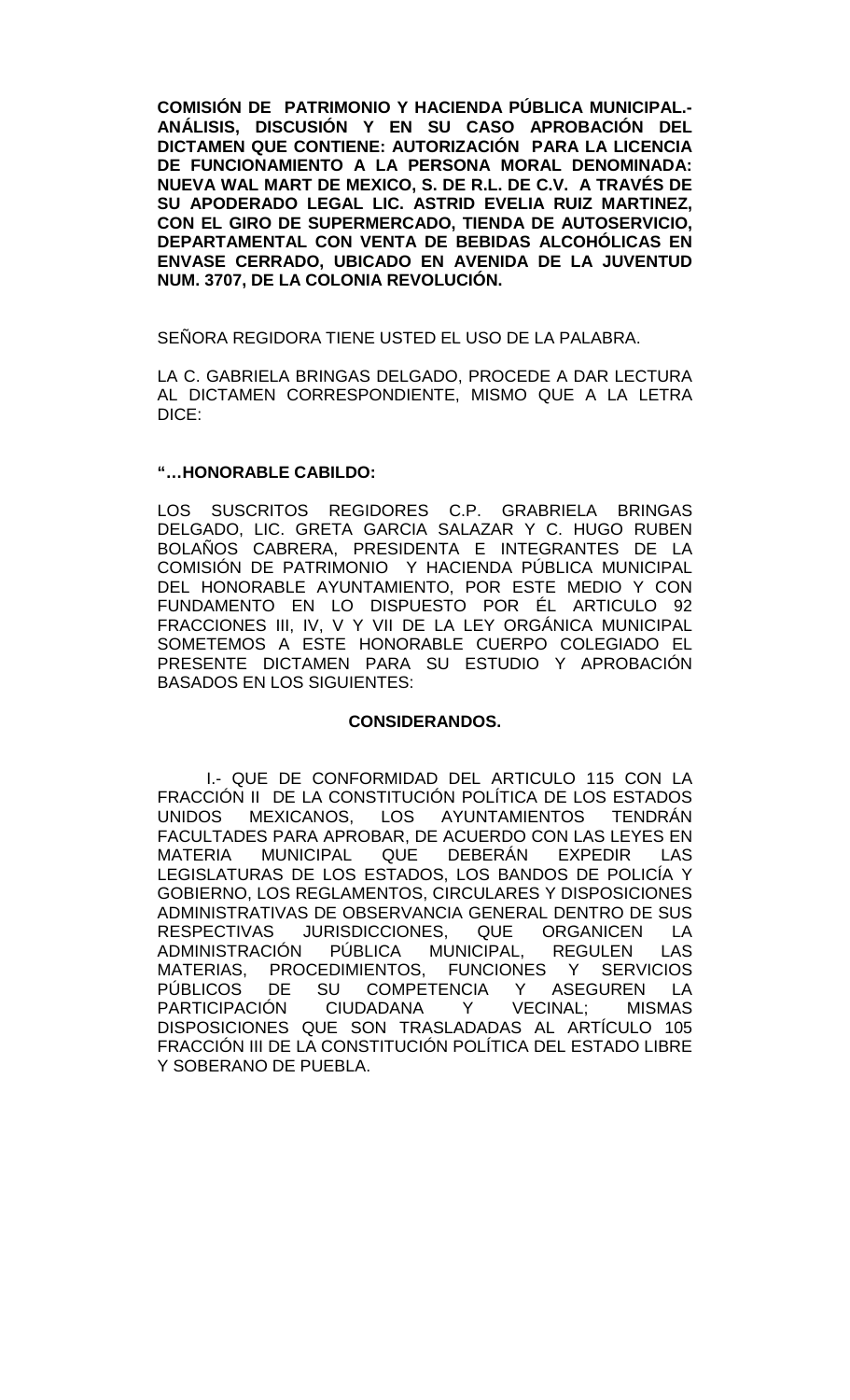II.- QUE EL ARTÍCULO 78 FRACCIONES I, III, IV, XV Y LX DE LA LEY ORGÁNICA MUNICIPAL, DETERMINA DENTRO DE LAS ATRIBUCIONES DE LOS AYUNTAMIENTOS EL CUMPLIR Y HACER CUMPLIR, EN LOS ASUNTOS DE SU COMPETENCIA, LAS LEYES, DECRETOS Y DISPOSICIONES DE OBSERVANCIA GENERAL DE LA FEDERACIÓN Y DEL ESTADO, ASÍ COMO LOS ORDENAMIENTOS MUNICIPALES; APROBAR SU ORGANIZACIÓN Y DIVISIÓN ADMINISTRATIVAS, DE ACUERDO CON LAS NECESIDADES DEL MUNICIPIO; EXPEDIR BANDOS DE POLICÍA Y GOBIERNO, Y DISPOSICIONES ADMINISTRATIVAS DE OBSERVANCIA GENERAL, REFERENTES A SU ORGANIZACIÓN, FUNCIONAMIENTO, SERVICIOS PÚBLICOS QUE DEBAN PRESTAR Y DEMÁS ASUNTOS DE SU COMPETENCIA, SUJETÁNDOSE A LAS BASES NORMATIVAS ESTABLECIDAS POR LA CONSTITUCIÓN POLÍTICA DEL ESTADO LIBRE Y SOBERANO DE PUEBLA, VIGILANDO SU OBSERVANCIA Y APLICACIÓN; DESIGNAR DE ENTRE LOS REGIDORES A QUIENES DEBAN INTEGRAR LAS COMISIONES QUE SE DETERMINAN EN LA PRESENTE LEY Y LAS DEMÁS QUE LE CONFIERAN LAS LEYES Y ORDENAMIENTOS VIGENTES EN EL MUNICIPIO;

III.- QUE EL ARTÍCULO 92 DE LA MISMA LEY ARRIBA INVOCADA ESTIPULA EN SUS FRACCIONES III, IV, V Y VII QUE SON FACULTADES Y OBLIGACIONES DE LOS REGIDORES EL EJERCER LAS FACULTADES DE DELIBERACIÓN Y DECISIÓN DE LOS ASUNTOS QUE LE COMPETEN AL AYUNTAMIENTO, FORMAR PARTE DE LAS COMISIONES PARA LAS QUE FUEREN DESIGNADOS POR ÉSTE Y DICTAMINAR E INFORMAR SOBRE LOS ASUNTOS QUE SE LES ENCOMIENDE; FORMULAR AL AYUNTAMIENTO LAS PROPUESTAS DE ORDENAMIENTOS EN ASUNTOS MUNICIPALES, Y PROMOVER TODO LO QUE CREAN CONVENIENTE AL BUEN SERVICIO PÚBLICO.

IV.- QUE LA ANTERIOR DISPOSICIÓN, SE ARTICULA CON EL DISPOSITIVO 96 FRACCIÓN VIII DEL MISMO ORDENAMIENTO DEL QUE SE DESPRENDE ARMÓNICAMENTE QUE DENTRO DE LAS COMISIONES PERMANENTES DE REGIDORES SE ENCUENTRA LA DE COMISIÓN DE PATRIMONIO Y HACIENDA PÚBLICA MUNICIPAL DEL HONORABLE AYUNTAMIENTO DE LA QUE FORMAMOS PARTE LOS SUSCRITOS Y QUE FUE CONSTITUIDA EN CONCORDANCIA CON LOS RECURSOS Y NECESIDADES ESPECIFICAS DEL MUNICIPIO POR ACUERDO DEL HONORABLE PLENO DEL AYUNTAMIENTO EL QUINCE DE FEBRERO DE DOS MIL ONCE Y QUE DEBERÁ ANALIZAR, DISCUTIR Y PROPONER SOBRE LOS ASUNTOS COMPRENDIDOS EN ESAS MATERIAS.

V.- EL CUMPLIMIENTO DE LAS DISPOSICIONES DEL REGLAMENTO DE ESTABLECIMIENTOS CON VENTA DE BEBIDAS ALCOHÓLICAS, HOSPEDAJE Y CELEBRACIÓN DE ESPECTÁCULOS EN LA CIUDAD DE TEHUACÁN; PUEBLA, COMO LO ESTIPULA SU ARTÍCULO PRIMERO SON DE INTERÉS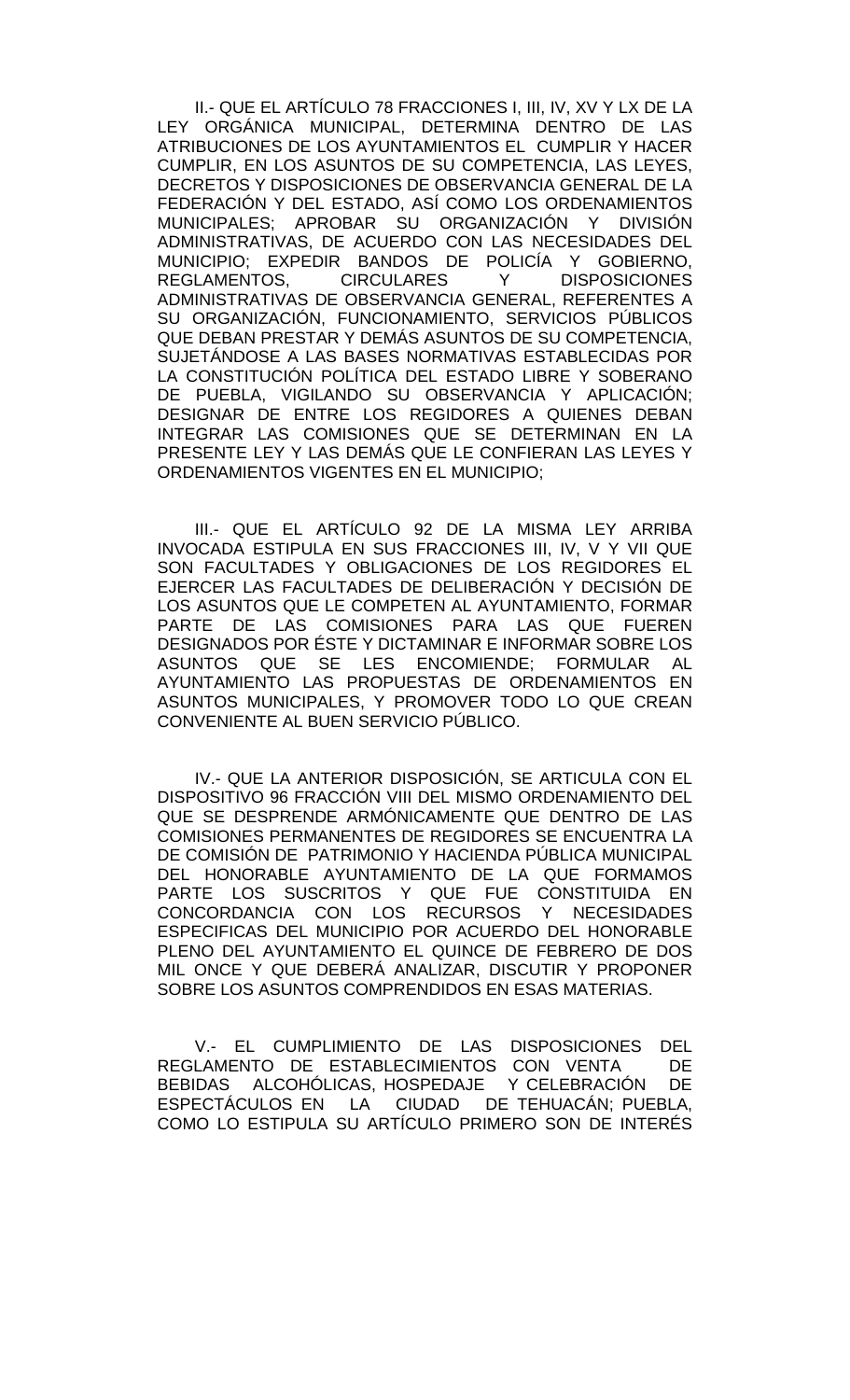PÚBLICO Y APLICACIÓN GENERAL Y TIENE POR OBJETIVO REGULAR EL FUNCIONAMIENTO DE LOS ESTABLECIMIENTOS CUYO GIRO MERCANTIL SEA LA VENTA DE BEBIDAS ALCOHÓLICAS, DE SERVICIO DE HOSPEDAJE Y CELEBRACIÓN DE ESPECTÁCULOS.

VI.- LA APLICACIÓN DEL REGLAMENTO ANTES MENCIONADO CORRESPONDE AL AYUNTAMIENTO MUNICIPAL CONSTITUCIONAL DE TEHUACÁN, PUEBLA; ASÍ COMO SON ATRIBUCIONES DEL AYUNTAMIENTO COMO LO MARCA EL ARTÍCULO 4 Y 5 DEL MISMO, FIJAR LOS HORARIOS DE FUNCIONAMIENTO DE LOS ESTABLECIMIENTOS CON GIRO DE VENTA DE BEBIDAS ALCOHÓLICAS, SERVICIO DE HOSPEDAJE Y CELEBRACIÓN DE ESPECTÁCULOS, ORDENAR LA SUSPENSIÓN DE ACTIVIDADES EN FECHA U HORAS DETERMINADAS, DE LOS ESTABLECIMIENTOS QUE OPEREN ALGUNOS DE LOS GIROS ESPECIALMENTE REGULADOS EN ESTE REGLAMENTO, CON EL OBJETO DE VIGILAR QUE NO SE ALTERE EL ORDEN Y LA SEGURIDAD PÚBLICA, *EXPEDIR LAS LICENCIAS Y PERMISOS DE FUNCIONAMIENTO EN LOS TÉRMINOS DEL MISMO REGLAMENTO*, RECIBIR LAS DECLARACIONES DE APERTURA DE ESTABLECIMIENTOS QUE NO REQUIERAN DE LICENCIA PARA SU FUNCIONAMIENTO, DESIGNAR A LOS INSPECTORES RESPONSABLES DE VIGILAR EL DESARROLLO DE LOS ESPECTÁCULOS PÚBLICOS Y EL DEBIDO CUMPLIMIENTO SOBRE LA VENTA DE BEBIDAS ALCOHÓLICAS, DESIGNAR AL PERSONAL QUE LLEVARA A CABO LAS INSPECCIONES Y VISITAS A QUE SE REFIERE EL REGLAMENTO, APLICAR LAS SANCIONES PREVISTAS EN ESTE ORDENAMIENTO, SUBSTANCIAR EL PROCEDIMIENTO DE CANCELACIÓN DE LICENCIAS Y PERMISOS ASÍ COMO LAS DEMÁS QUE SEÑALA EL REGLAMENTO U OTRAS DISPOSICIONES APLICABLES.

VII.- COMO LO MARCA EL ARTÍCULO 12 DEL REGLAMENTO<br>ESTABLECIMIENTOS CON VENTA DE BEBIDAS DE ESTABLECIMIENTOS CON VENTA ALCOHÓLICAS, HOSPEDAJE Y CELEBRACIÓN DE ESPECTÁCULOS EN LA CIUDAD, QUEDAN SUJETOS AL REQUISITO DE LICENCIAS DE FUNCIONAMIENTO, ÚNICA Y EXCLUSIVAMENTE LOS ESTABLECIMIENTOS MERCANTILES CUYO GIRO IMPLIQUE LA ENAJENACIÓN O EXPENDIO DE BEBIDAS ALCOHÓLICAS, ASÍ MISMO DEBERÁN CONTAR CON LOS PERMISOS TODOS LOS ESPECTÁCULOS PÚBLICOS QUE SE REALICEN DENTRO DEL MUNICIPIO DE TEHUACÁN, PUEBLA.

VIII.- QUE EL REGLAMENTO DE ESTABLECIMIENTOS CON VENTA DE BEBIDAS ALCOHÓLICAS, HOSPEDAJE Y DE ESPECTÁCULOS EN ESTA CIUDAD, ESTABLECE EN SU ARTÍCULO 2° FRACCIÓN VIII, LAS LICENCIAS DE FUNCIONAMIENTO ES EL DOCUMENTO OFICIAL OTORGADO FORMALMENTE POR EL H. AYUNTAMIENTO A UNA PERSONA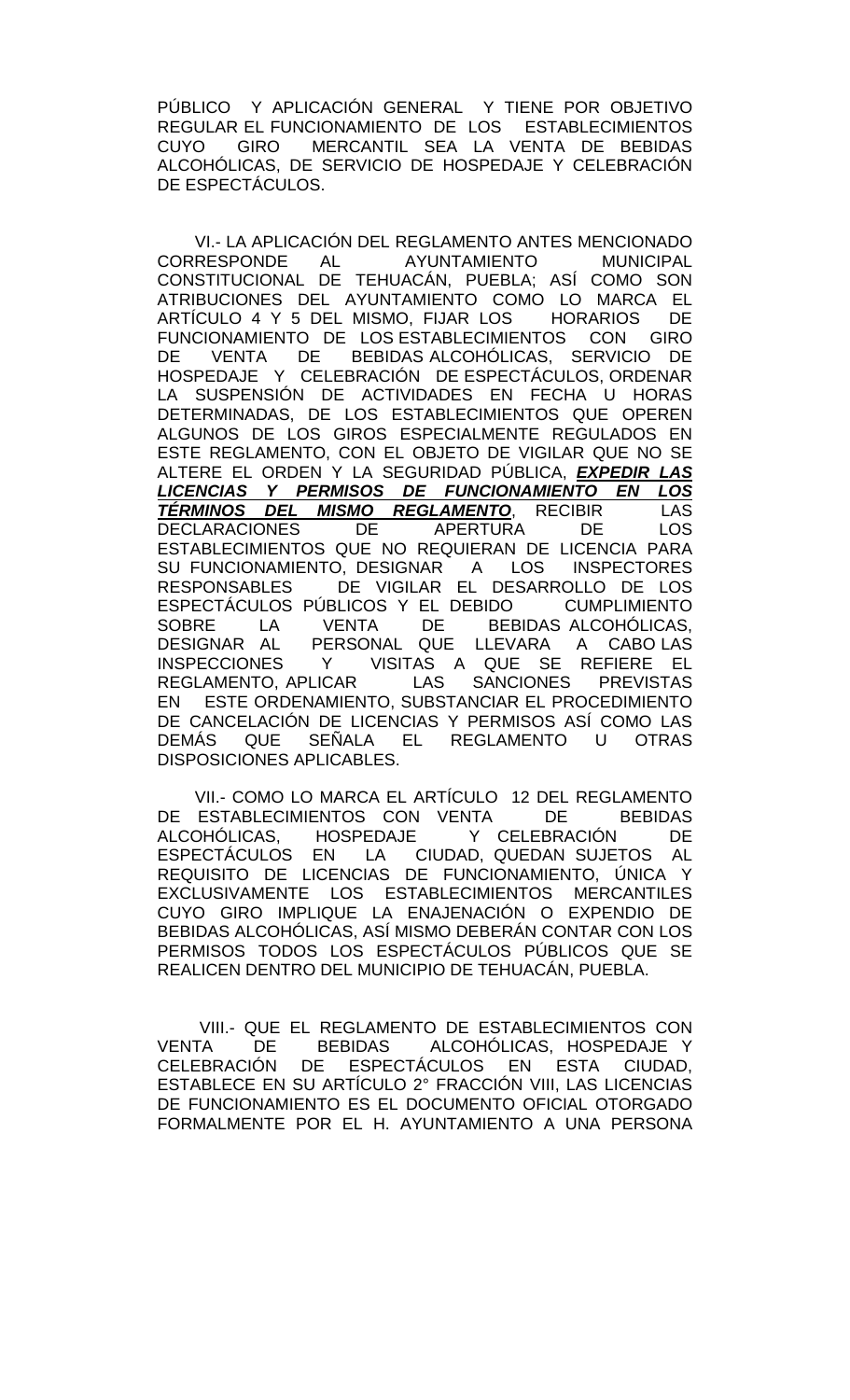FÍSICA O MORAL, UNA VEZ CUMPLIDOS LOS REQUISITOS ADMINISTRATIVOS Y CONDICIONES ESTABLECIDAS EN LA LEY Y EN EL PRESENTE REGLAMENTO.

IX.- ASÍ MISMO DICHO REGLAMENTO MENCIONA EN SUS ARTÍCULOS 35 QUE LOS INTERESADOS EN OBTENER DEL AYUNTAMIENTO LAS LICENCIAS CORRESPONDIENTES PARA LA OPERACIÓN DE ESTABLECIMIENTOS MERCANTILES, DEBERÁN CONTAR PREVIAMENTE CON:

- LICENCIA DE USO DE SUELO
- AUTORIZACIÓN SANITARIA EN CASO DE QUE SE REQUIERA
- LA AUTORIZACIÓN DE USO Y OCUPACIÓN, EN SU CASO A QUE SE REFIERE EL CITADO REGLAMENTO DE CONSTRUCCIONES.

PRESENTAR SOLICITUD POR ESCRITO ANTE EL AYUNTAMIENTO CON LOS SIGUIENTES DOCUMENTOS:

- NOMBRE, DOMICILIO, REGISTRO FEDERAL DE CONTRIBUYENTES Y NACIONALIDAD DEL SOLICITANTE, SI ES EXTRANJERO DEBERÁ COMPROBAR QUE ESTÁ AUTORIZADO POR LA SECRETARÍA DE GOBERNACIÓN PARA DEDICARSE A LA ACTIVIDAD RESPECTIVA, SI SE TRATA DE PERSONA MORAL SU REPRESENTANTE LEGAL ACOMPAÑARA TESTIMONIO O COPIA DE LA ESCRITURA CONSTITUTIVA Y EL DOCUMENTO QUE ACREDITE SU PERSONALIDAD, UBICACIÓN DEL LOCAL DONDE PRETENDE ESTABLECERSE;
- ANEXAR A LA SOLICITUD UN CROQUIS DONDE SE INDIQUE EN FORMA CLARA Y PRECISA LA UBICACIÓN Y DISTRIBUCIÓN DEL LOCAL,
- CONTAR CON LOS ACCESORIOS NECESARIOS PARA LA PRESENTACIÓN DEL GIRO QUE PRETENDA REALIZAR Y
- EL TÍTULO DE PROPIEDAD DEL INMUEBLE O COPIA DEL CONTRATO EN QUE SE ACREDITE EL DERECHO AL USO Y GOCE DEL MISMO, DEBIDAMENTE REGISTRADO EN LA TESORERÍA DE ESTE AYUNTAMIENTO.

X.- RECIBIDA LA SOLICITUD ACOMPAÑADA DE LOS DOCUMENTOS Y REQUISITOS A QUE SE REFIERE EL ARTÍCULO ANTERIOR EL AYUNTAMIENTO DEBERÁ PROCEDER EN UN PLAZO MÁXIMO DE TREINTA DÍAS, A EXPEDIR LA LICENCIA CORRESPONDIENTE. EL AYUNTAMIENTO, PODRÁ DENTRO DEL PLAZO SEÑALADO, REALIZAR VISITAS PARA VERIFICAR<br>QUE EL ESTABLECIMIENTO REÚNA LAS CONDICIONES QUE EL ESTABLECIMIENTO MANIFESTADAS EN LA SOLICITUD RESPECTIVA.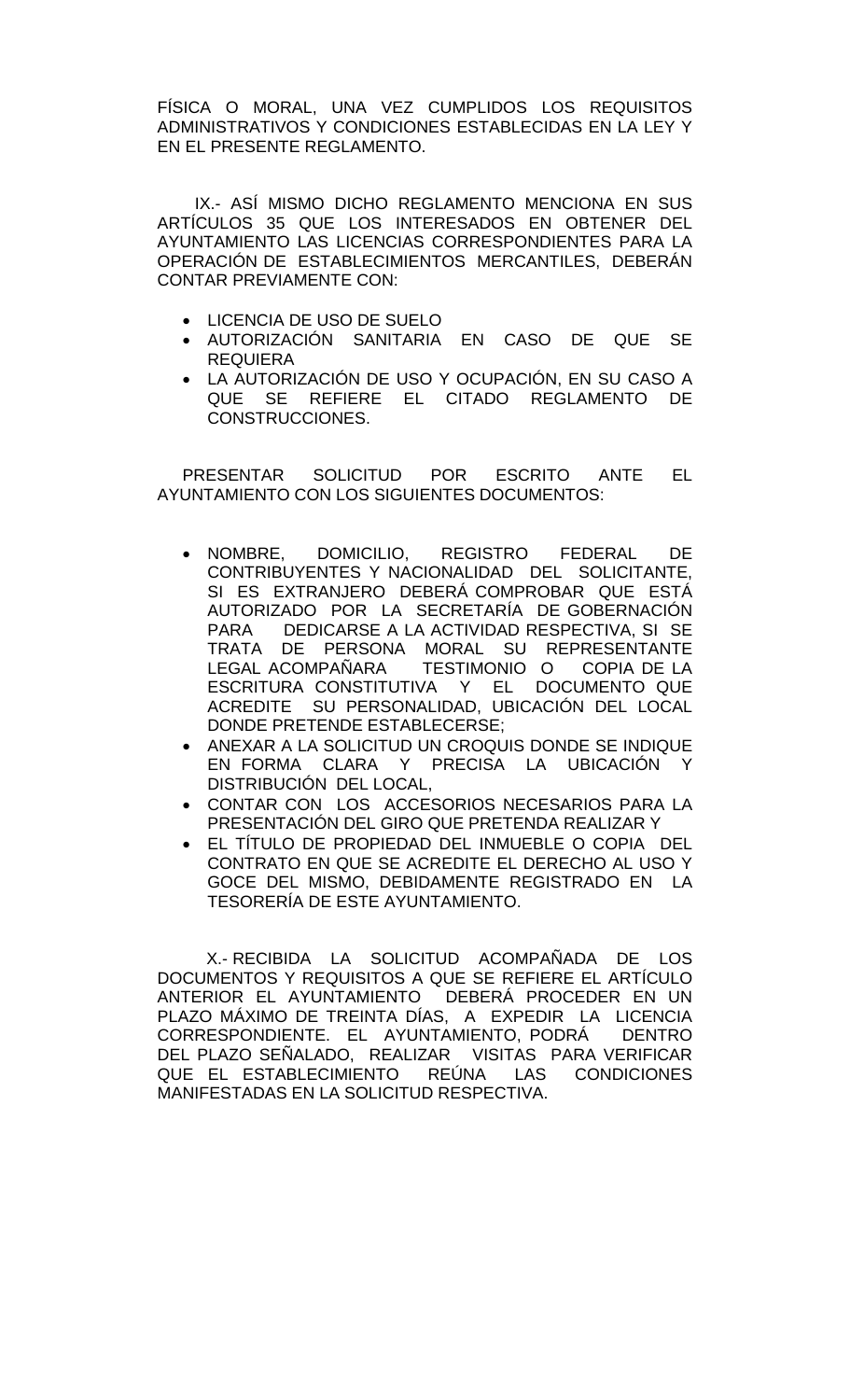XI.- LA LEY DE HACIENDA MUNICIPAL MARCA COMO INGRESOS PROPIOS DE LA HACIENDA MUNICIPAL LOS DERECHOS CAUSADOS POR LA EXPEDICIÓN DE LICENCIAS, PERMISOS AUTORIZACIONES PARA EL FUNCIONAMIENTO DE ESTABLECIMIENTOS O LOCALES, CUYOS GIROS SEAN LA ENAJENACIÓN DE BEBIDAS ALCOHÓLICAS O LA PRESTACIÓN DE SERVICIOS QUE INCLUYAN. ASÍ EN SU ARTÍCULO 98 Y 99 ESTIPULA QUE SERÁN SUJETOS DE ESTOS DERECHOS, SIN PERJUICIO DE LO QUE DISPONE LA LEY DE INGRESOS, LAS PERSONAS FÍSICAS O MORALES QUE ENAJENEN BEBIDAS ALCOHÓLICAS O LA PRESTACIÓN DE SERVICIOS QUE INCLUYAN EL EXPENDIO DE DICHAS BEBIDAS, Y QUE REQUIERAN PARA SU ACTIVIDAD LA EXPEDICIÓN POR PARTE DEL AYUNTAMIENTO DE UNA LICENCIA, PERMISO O AUTORIZACIÓN, DE LA MISMA FORMA LOS DERECHOS A QUE SE REFIERE ESTE CAPÍTULO, SE CAUSARÁN Y PAGARÁN DE ACUERDO A LAS CUOTAS Y TARIFAS QUE PARA CADA GIRO ESTABLEZCA LA LEY DE INGRESOS DEL MUNICIPIO.

XII.- EN CONCORDANCIA CON LO ANTERIOR, LA LEY DE INGRESOS PARA EL EJERCICIO FISCAL 2013 DETERMINA EN SU ARTÍCULO 26 FRACCIÓN I LAS CUOTAS QUE DEBERÁN DE PAGARSE POR EL OTORGAMIENTO DE LICENCIAS DE FUNCIONAMIENTO DE ESTABLECIMIENTOS O LOCALES CUYO GIRO IMPLIQUE LA ENAJENACIÓN O EXPENDIO DE BEBIDAS ALCOHÓLICAS REALIZADAS TOTAL O PARCIALMENTE AL PÚBLICO, SIENDO EL CASO QUE NOS OCUPA EL SIGUIENTES:

SUPERMERCADO, TIENDA DE AUTOSERVICIO, DEPARTAMENTAL CON VENTA DE BEBIDAS ALCOHÓLICAS EN ENVASE CERRADO, CON UN COSTO ESTIPULADO EN LA LEY DE INGRESOS VIGENTE DE \$27,834.50

LA CUOTA DEL COSTO MENCIONADO DEBERÁ DE CUBRIRSE POR EL INTERESADO EN LAS CAJAS DE LA TESORERÍA MUNICIPAL PREVIA A LA EXPEDICIÓN DE LA LICENCIA Y UNA VEZ AUTORIZADA.

XIII.- **EL CÓDIGO FISCAL MUNICIPAL EN SU ARTÍCULO 43 FRACCIÓN III** DETERMINA QUE SON FACULTADES DE LAS AUTORIDADES FISCALES MUNICIPALES EXPEDIR CIRCULARES PARA DAR A CONOCER A LAS DIVERSAS DEPENDENCIAS O UNIDADES ADMINISTRATIVAS, *EL CRITERIO QUE DEBERÁN SEGUIR EN CUANTO A LA APLICACIÓN DE LAS NORMAS TRIBUTARIAS.* COMO ES EL CASO DE LA LEY DE INGRESOS ANTES CITADA. EN EJERCICIO DE DICHA DISPOSICIÓN LA **LEY ORGÁNICA MUNICIPAL** FACULTA AL TESORERO MUNICIPAL A FIN DE EJERCER LAS ATRIBUCIONES QUE EN LA LEGISLACIÓN HACENDARÍA SE CONFIEREN A LAS AUTORIDADES FISCALES MUNICIPALES.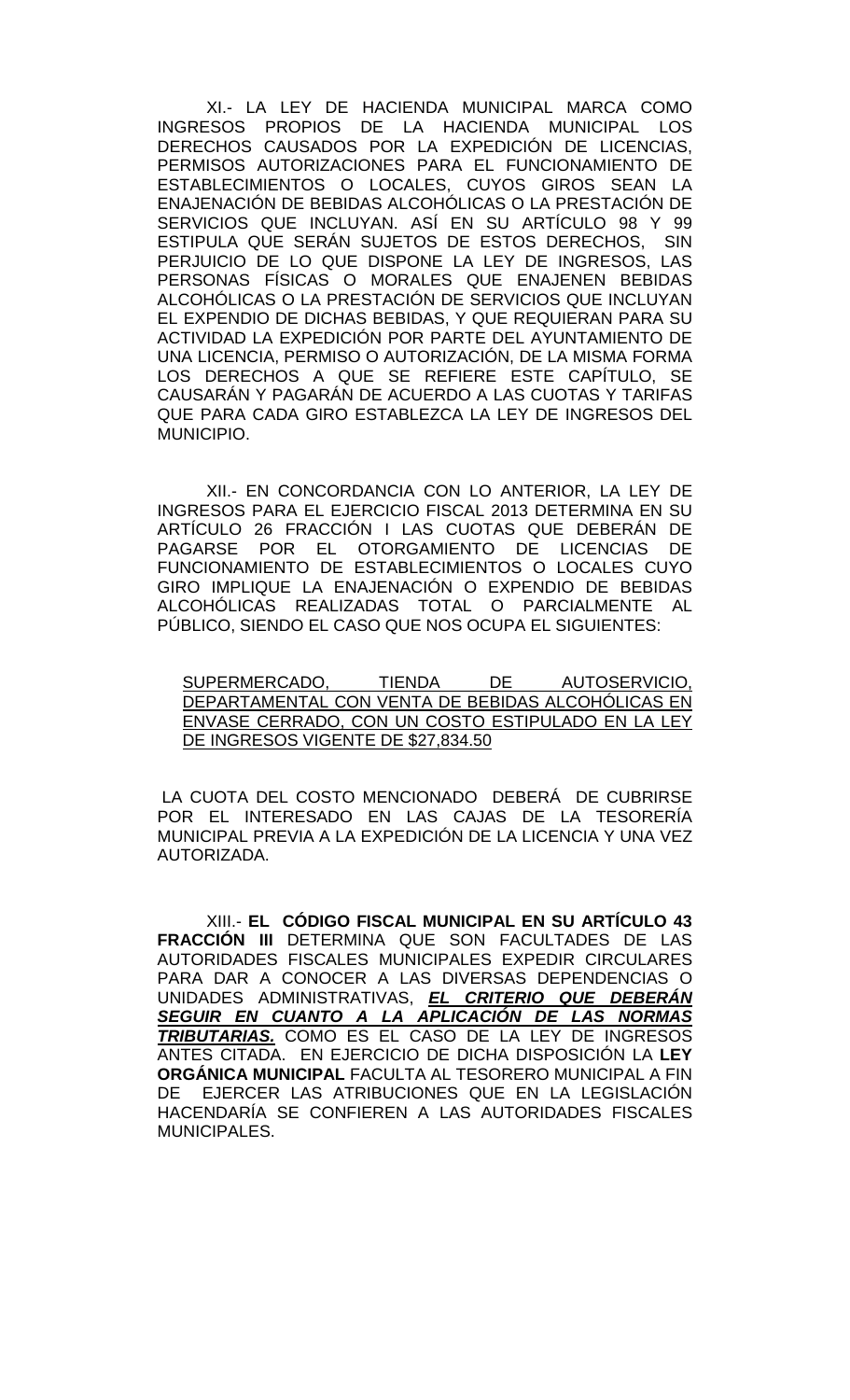XIV. QUE CON FECHA 24 DE JUNIO DEL DOS MIL TRECE, LA PERSONA MORAL DENOMINADA NUEVA WAL MART DE MEXICO, S. DE R. L. DE C. V, A TRAVÉS DE SU APODERADO LEGAL LIC. ASTRID EVELIA RUIZ MARTINES SOLICITO A ESTE H. AYUNTAMIENTO A TRAVÉS DE LA DIRECCIÓN DE NORMATIVIDAD COMERCIAL MUNICIPAL LICENCIA DE FUNCIONAMIENTO DE GIRO DE SUPERMERCADO, TIENDA DE AUTOSERVICIO, <u>DEPARTAMENTAL CON VENTA DE BEBIDAS ALCOHOLICAS EN</u> ENVASE CERRADO, SOLICITANDO SE AUTORICE CON DOMICILIO DE FUNCIONAMIENTO PARA ESTA, EL UBICADO EN AVENIDA DE LA JUVENTUD NUMERO 3707 DE LA COLONIA REVOLUCION DE ESTA CIUDAD, SOLICITUD QUE FUE PRESENTADA DEBIDAMENTE REQUISITADA, CUMPLIENDO Y ACREDITANDO LOS EXTREMOS LEGALES MARCADOS POR EL REGLAMENTO.

XV. QUE EN CUMPLIMIENTO AL ACUERDO DE CABILDO DE FECHA 16 DE OCTUBRE DEL 2011, LOS INTEGRANTES DE ESTA COMISIÓN ACUDIMOS FÍSICAMENTE AL LUGAR DONDE SE PRETENDE INSTALAR EL SUPERMERCADO, TIENDA DE AUTOSERVICIO, DEPARTAMENTAL CON VENTA DE BEBIDAS ALCOHÓLICAS EN ENVASE CERRADO DESCRITO EN EL CUERPO DEL PRESENTE DICTAMEN, Y NOS PERCATAMOS DE QUE CUMPLE CON TODOS LOS REQUISITOS PARA DICHO GIRO, POR LO QUE A CRITERIO DE LOS SUSCRITOS NO EXISTE INCONVENIENTE LEGAL O FÍSICO ALGUNO PARA QUE SE ESTABLEZCA EL MISMO.

POR LO ANTERIORMENTE EXPUESTO Y CON FUNDAMENTO EN LAS DISPOSICIONES CITADAS; LA SUSCRITA COMISIÓN DE PATRIMONIO Y HACIENDA PUBLICA MUNICIPAL DEL HONORABLE AYUNTAMIENTO, SOLICITA A DE ESTE HONORABLE CUERPO COLEGIADO EL SIGUIENTE.

## DICTAMEN

**PRIMERO.-** SE AUTORICE LA LICENCIA DE FUNCIONAMIENTO A LA PERSONA MORAL DENOMINADA NUEVA WAL MART DE MEXICO, S. DE R. L. DE C. V, A TRAVÉS DE SU APODERADO LEGAL LIC. ASTRID EVELIA RUIZ MARTINES CON EL GIRO DE SUPERMERCADO, TIENDA DE AUTOSERVICIO, DEPARTAMENTAL CON VENTA DE BEBIDAS ALCOHÓLICAS EN ENVASE CERRADO UBICADO EN AVENIDA DE LA JUVENTUD NUMERO 3707 DE LA COLONIA REVOLUCION DE ESTA CIUDAD.

SEGUNDO.- SE INSTRUYA A LA TESORERÍA MUNICIPAL, ASÍ COMO A LA DIRECCIÓN DE NORMATIVIDAD COMERCIAL A FIN DE QUE SE REALICE EL PAGO POR LA CANTIDAD DE \$27,834.50 COMO DERECHOS DE LA LICENCIA DE FUNCIONAMIENTO ANTES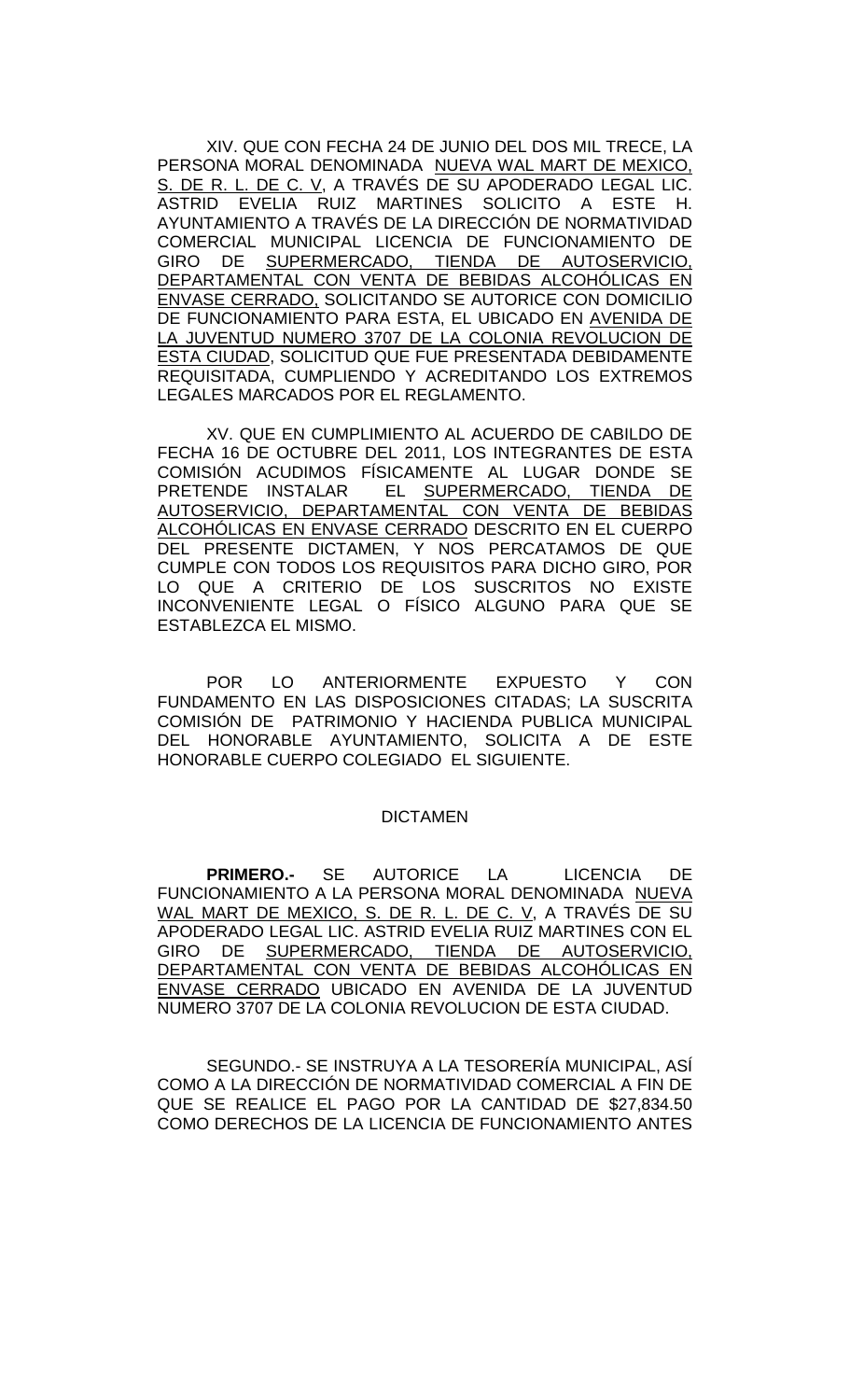MENCIONADA, YA QUE UNA VEZ PRESENTANDO EL RECIBO ORIGINAL DE MISMO SE PROCEDA A OTORGAR LA LICENCIA AL SOLICITANTE.- ATENTAMENTE.- "COMPROMETIDOS CONTIGO".- TEHUACÁN, PUEBLA, A 24 DE JUNIO DEL 2013.- LA COMISIÓN DE PATRIMONIO Y HACIENDA PÚBLICA MUNICIPAL DEL HONORABLE AYUNTAMIENTO, CONTADORA PUBLICA GABRIELA BRINGAS<br>DELGADO.- PRESIDENTE.- LICENCIADA GRETA GARCIA DELGADO.- PRESIDENTE.- LICENCIADA GRETA GARCIA SALAZAR.- C. HUGO RUBEN BOLAÑOS CABRERA.- FIRMAS ILEGIBLES…."

SEÑOR PRESIDENTE MUNICIPAL, REGIDORES Y SINDICO MUNICIPAL, EN VOTACIÓN SE LES CONSULTA SI SE APRUEBA LA PROPUESTA PRESENTADA EN CUESTIÓN, LOS QUE ESTÉN POR LA AFIRMATIVA SÍRVANSE MANIFESTARLO LEVANTANDO LA MANO.

LOS C.C. REGIDORES MANUEL MARCELINO JIMÉNEZ LÓPEZ Y ENRIQUE BUSTOS FLORES, EMITEN SU VOTO EN CONTRA, PREGUNTANDO EL C. DR. JOSÉ ORLANDO CUALLO CINTA, SI TIENEN ALGUN ARGUMENTO AL RESPECTO.

MANIFESTANDO LOS C.C. REGIDORES QUE EMITIERON SU VOTO EN CONTRA, SIN ARGUMENTO ALGUNO.

HABIÉNDOSE ANALIZADO AMPLIAMENTE EL CONTENIDO DEL DICTAMEN DE REFERENCIA, POR MAYORÍA CON 9 VOTOS A FAVOR Y DOS VOTOS EN CONTRA, POR PARTE DE LOS C.C. REGIDORES MANUEL MARCELINO JIMENEZ LOPEZ Y ENRIQUE BUSTOS FLORES INTEGRANTES DEL HONORABLE CABILDO, SE DETERMINA EL SIGUIENTE:

# **A C U E R D O**

**PRIMERO.-** SE AUTORIZA LA LICENCIA DE FUNCIONAMIENTO A LA PERSONA MORAL DENOMINADA **MEXICO, S. DE R. L. DE C. V, A TRAVÉS DE SU APODERADO LEGAL LIC. ASTRID EVELIA RUIZ MARTINES CON EL GIRO DE SUPERMERCADO, TIENDA DE AUTOSERVICIO, DEPARTAMENTAL CON VENTA DE BEBIDAS ALCOHÓLICAS EN ENVASE CERRADO UBICADO EN AVENIDA DE LA JUVENTUD NUMERO 3707 DE LA COLONIA REVOLUCIÓN DE ESTA CIUDAD**.

**SEGUNDO**.- SE INSTRUYE A LA TESORERÍA MUNICIPAL, ASÍ COMO A LA DIRECCIÓN DE NORMATIVIDAD COMERCIAL A FIN DE QUE SE REALICE EL PAGO POR LA CANTIDAD DE \$27,834.50 COMO DERECHOS DE LA LICENCIA DE FUNCIONAMIENTO ANTES MENCIONADA, YA QUE UNA VEZ PRESENTANDO EL RECIBO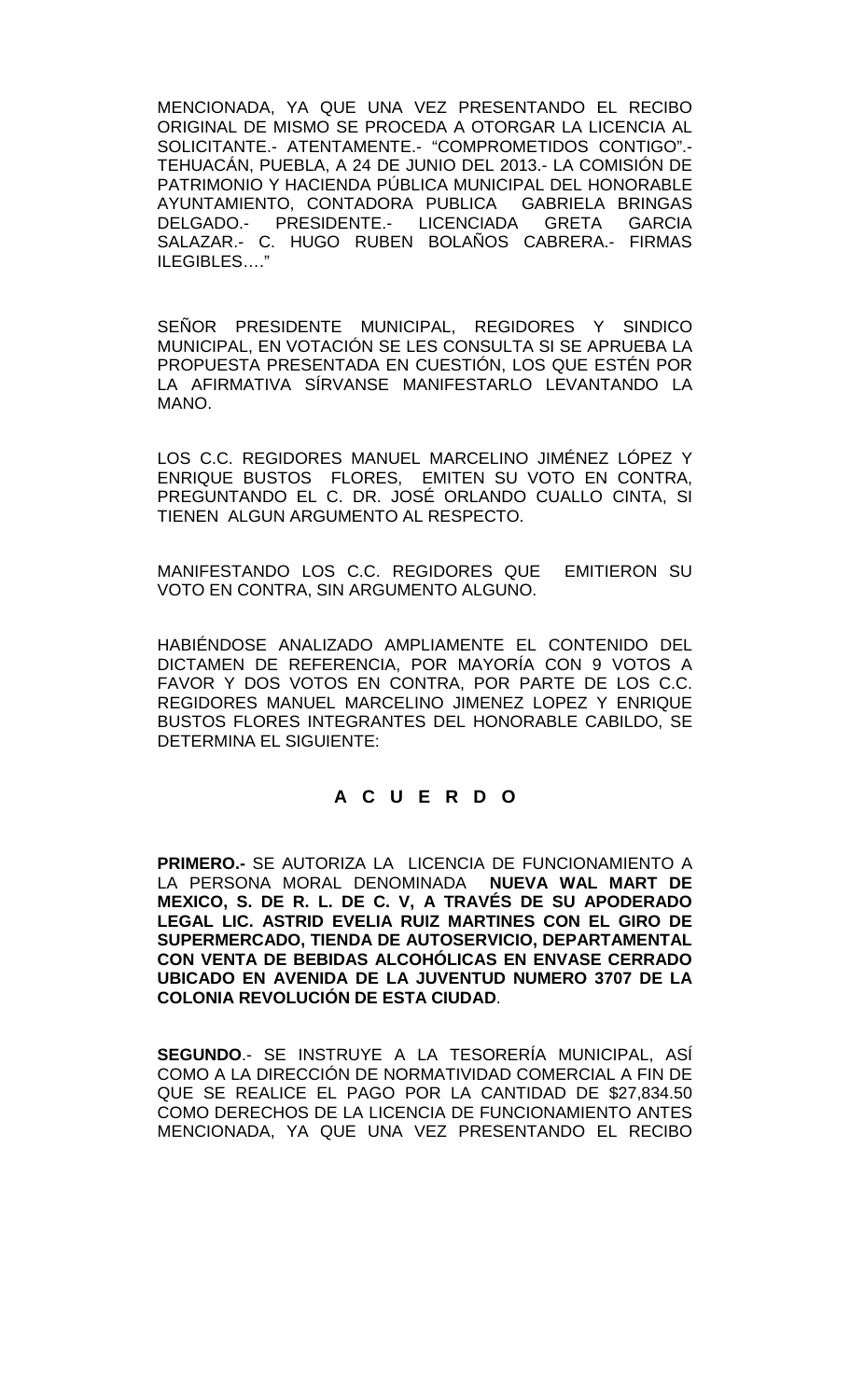ORIGINAL DE MISMO SE PROCEDA A OTORGAR LA LICENCIA AL SOLICITANTE.

LO ANTERIOR CON FUNDAMENTO EN LOS DISPOSITIVOS LEGALES INVOCADOS EN EL DICTAMEN DE REFERENCIA.

NO HABIÉNDO ASUNTO QUE TRATAR SE DA POR TERMINADA LA PRESENTE SESION DE CABILDO, SIENDO LAS DIECINUEVE HORAS CON NUEVE MINUTOS DEL DÍA VEINTICINCO DE JUNIO DEL AÑO DOS MIL TRECE, PROCEDIENDOSE A LEVANTAR LA PRESENTE ACTA QUE FIRMAN LOS QUE EN ELLA INTERVINIEERON.- DOY FE.--------------------------------------------------------

# **SECRETARIO DEL H. AYUNTAMIENTO**

| C. JOSÉ ORLANDO CUALLO CINTA. |
|-------------------------------|
|-------------------------------|

**C. ELISEO LEZAMA PRIETO \_\_\_\_\_\_\_\_\_\_\_\_\_\_\_\_\_\_\_\_\_\_**

**C. HUGO RUBEN BOLAÑOS CABRERA \_\_\_\_\_\_\_\_\_\_\_\_\_\_\_\_\_\_\_\_\_\_**

**C. GABRIELA BRINGAS DELGADO** 

**C. CARLOS ARENAS GUTIERREZ \_\_\_\_\_\_\_\_\_\_\_\_** 

**C. GRETA GARCIA SALAZAR \_\_\_\_\_\_\_\_\_\_\_\_\_\_\_\_\_\_\_\_\_\_**

**C. CLOTILDE EFREN JUVENCIO PASTRANA \_\_\_\_\_\_\_\_\_\_\_\_\_\_\_\_\_\_\_\_\_\_**